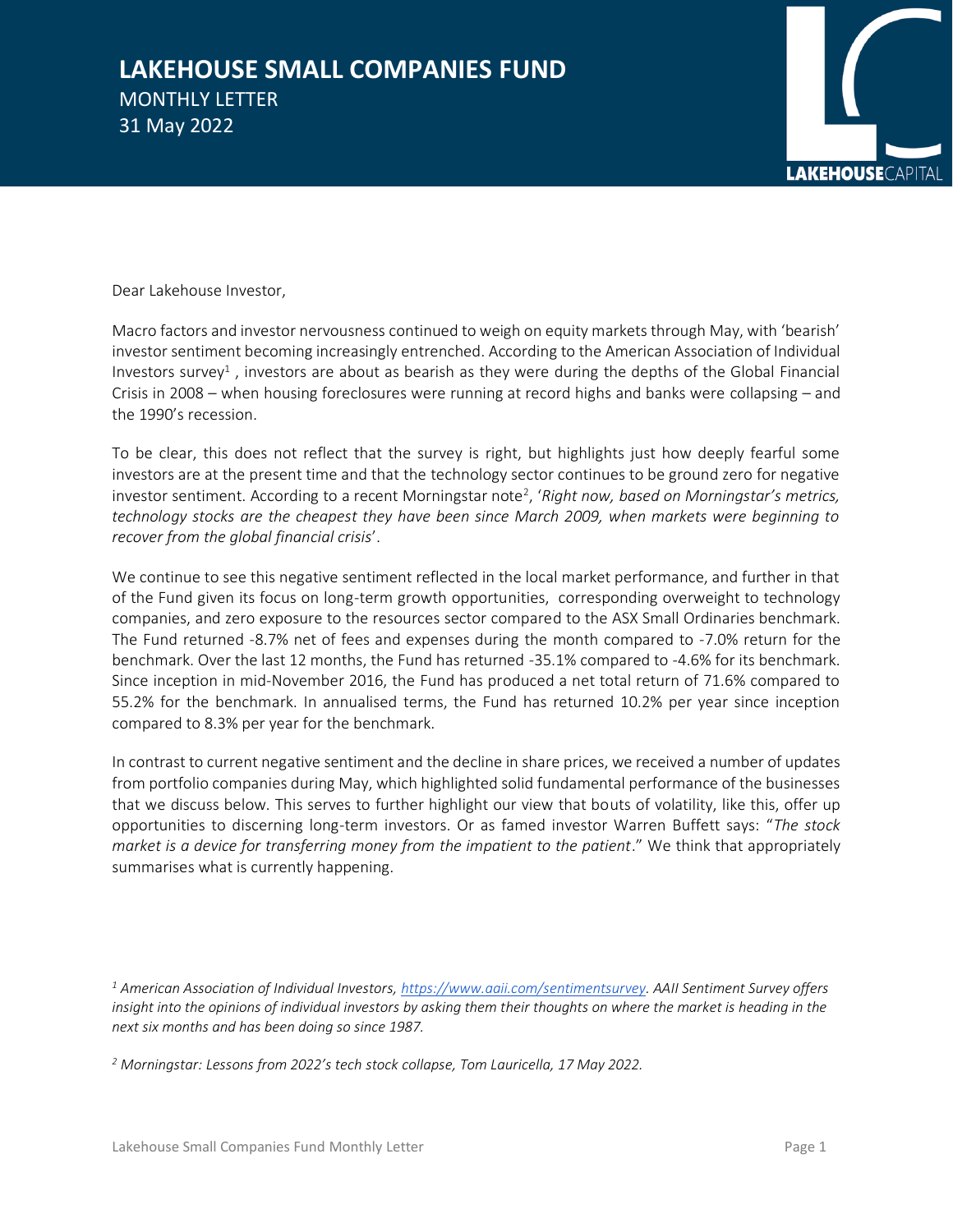|                                   | 1<br>Month | 3<br><b>Month</b> | 1 Year   | 3 Year<br>(p.a.) | 5 Year<br>(p.a) | Inception<br>(p.a.) |
|-----------------------------------|------------|-------------------|----------|------------------|-----------------|---------------------|
| Lakehouse Small<br>Companies Fund | $-8.7%$    | $-17.7\%$         | $-35.1%$ | $-2.2%$          | 10.9%           | 10.2%               |
| <b>Benchmark</b>                  | $-7.0%$    | $-3.6%$           | $-4.6%$  | 5.5%             | 8.5%            | 8.3%                |
| <b>Excess Return</b>              | $-1.7%$    | $-14.1%$          | $-30.5%$ | $-7.7\%$         | 2.4%            | 1.9%                |

*\*\* Performance calculations are based on exit price with distributions reinvested, after fees and expenses, since inception in mid-November 2016. \* Benchmark: S&P/ASX Small Ordinaries Accumulation Index. Past performance is not indicative of future returns.*

The Fund's largest sector allocations are to information technology (44.8% of total capital), financials (18.0%), and healthcare (12.7%) while the benchmark's largest allocations are to materials (24.6%), real estate (14.5%), and consumer discretionary (12.5%).

As we frequently remind investors, our investment process seeks out and emphasises Investment Fascinations, that is businesses with extremely loyal customers, network effects, and unique and enduring intellectual property. Most of those businesses tend to be more concentrated in specific sectors (e.g., technology, financials, healthcare) while are rarely found in others (e.g., commodities).

## **Company News**

Turning to specific companies, the Fund's most significant contributor to performance during the month was Audinate (+8.3%), which continued to rally following a trading update late last month. The biggest detractor was Catapult (-28.3%), which fell after the company pointed to ongoing investment in its recent full year results. More on both shortly.

The Fund's five largest holdings as of the end of the month accounted for 38.1% of the portfolio and are named in order of the Fund's allocation: Netwealth, Nanosonics, Xero, EML Payments and Pinnacle Investment Management.

| <b>Fund Metrics</b>         |                 |  |  |
|-----------------------------|-----------------|--|--|
| Companies Held              | 21              |  |  |
| Cash Allocation             | 6.5%            |  |  |
| Top 5 Portfolio Holdings    | 38.1%           |  |  |
| Net Asset Value per         | \$1.3297        |  |  |
| Unit (mid)                  |                 |  |  |
| <b>Fund Net Asset Value</b> | \$229.3 million |  |  |
| Benchmark                   | S&P/ASX Small   |  |  |
|                             | Ordinaries      |  |  |
|                             | Accumulation    |  |  |
|                             | Index           |  |  |

Turning to Audinate, which provided a trading update in late April (also covered in [last month's letter](https://www.lakehousecapital.com.au/wp-content/uploads/2022/05/LSCF-April-2022-Monthly-Letter.pdf)). The pandemic was a very tough period for Audinate but fast forward to today, and green shoots are emerging. The business managed to redesign some of its products using available chips and is working through clearing the order backlog that could see them print around 6 months of revenue in the final four months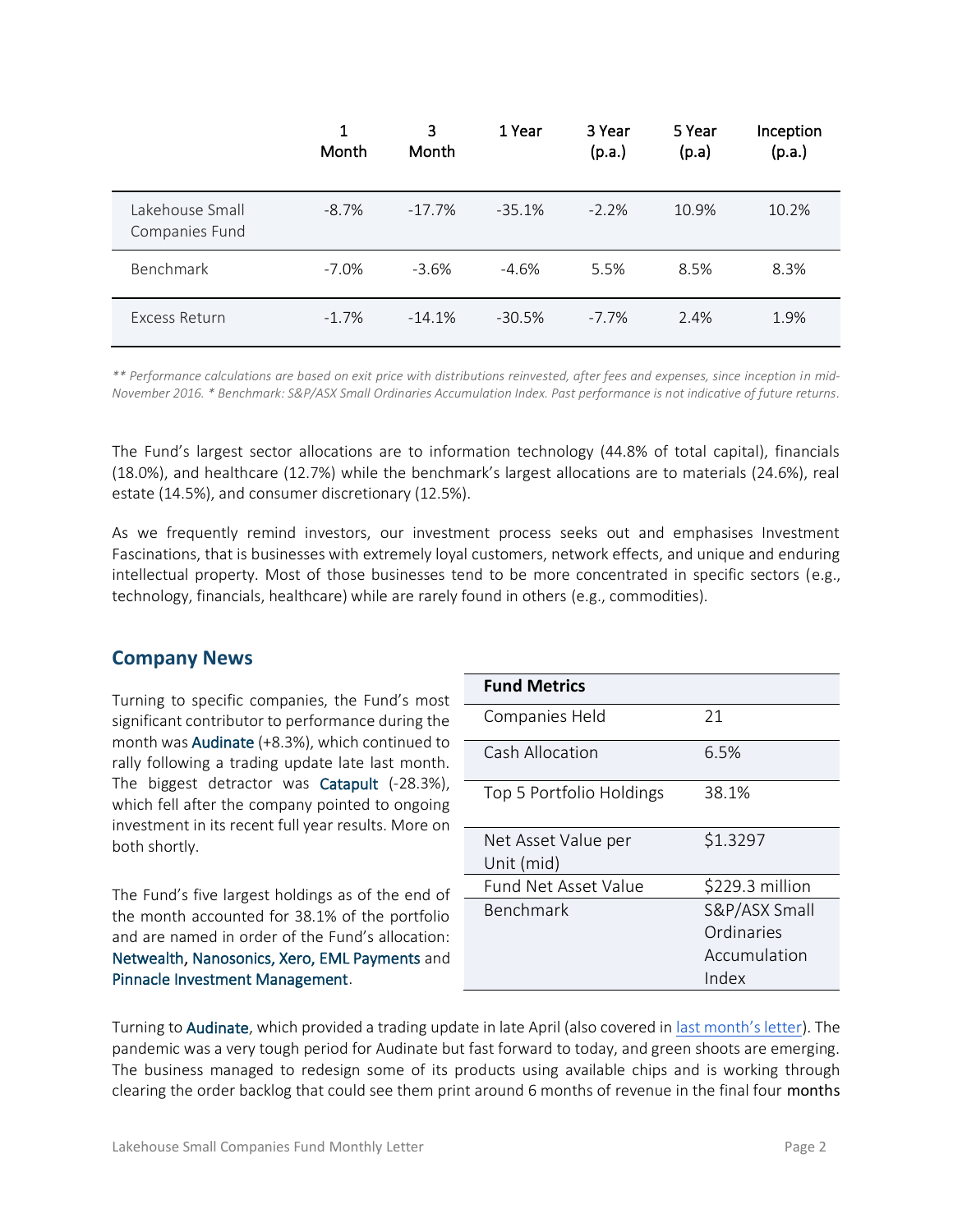of the year. Recent share price performance relative to its technology peers suggests more of the market agrees that the tide may be turning for Audinate.

We're looking forward to sitting down with the company in early June to dig deeper into its long-term plans to proliferate the Dante ecosystem, in particular as they relate to the newer Dante video software offering and the recently launched in-field enablement strategy (Dante Ready), along with the pending Dante Cloud offering. While market conditions have not favoured the company over the past 2 years, the management team continues to steadily deliver on its long-term growth strategy and our investment thesis.

Catapult's recent full year report pointed to an acceleration in growth, reduction in churn, and a continuation of the company's strategy to invest in growing the business. It was the latter point that upset the market given current sentiment against technology companies investing in growth initiatives with paybacks years out from today. Part of Catapult's recent investment was to combine its wearables and video offerings to deliver a product that contextualises players' physical attributes with events and performance on the field. The result is a luxury for coaching staff, with time savings of up to 90% in producing game analysis and strategic actions week-in and week-out. It's pleasing to see the company having some early sales success with the product – German Football Association, VfB Stuttgart, NASCAR – ahead of the key North American selling season from May to September.

Digging into Catapult's results; the company has been on a long and financially painful journey to transition away from capital sales to full subscription, and that is now largely complete with 92% of revenue over the last financial year coming from subscription. Despite the headwind of a mix shift away from upfront capital sales toward recurring subscription, total organic annualised contract value (ACV) grew at a healthy 23% to \$65.6m (32% including the SGB acquisition). Although prices were increased in some products, and some customers were forced off capital sales to subscription, churn fell to 3.5% (down from 4.1% at the half year).

Turning back to Catapult's heavy investment. This is a continuation of the strategy CEO, Will Lopes, laid out following his appointment some 2 years ago. As former Chief Revenue Officer of Amazon-subsidiary Audible, Will comes from the Amazon school of thought: reinvesting hard with a long-term focus. He has surrounded himself with other Amazon-thinkers and clearly laid out his ambition to 10x the business in the years ahead. We estimate 15% of the addressable market is penetrated, with Catapult holding roughly twothirds of that whilst being 5x the size of the nearest competitor, we see a vast opportunity ahead. Although market sentiment has shifted, we maintain a small holding given Catapult's growth potential, that the business is operating cash flow positive and has US\$26.1 million in cash as it continues to scale with an increased suite of products.

Nanosonics also provided an update on its transition to a [more direct sales model](https://www.lakehousecapital.com.au/wp-content/uploads/2022/03/LSCF-February-2022-Monthly-Letter.pdf) in North America, and a general trading update which guided to consensus revenue growth of 12.0% for the full year. Overall, the company looks to have made good progress in moving GE customers directly to Nanosonics, and with a healthy level of continuity across customer relationships as Nanosonics has hired a number of executives from GE, including the former head of the GE High Level Disinfection team. Also, the warehousing and distribution hub in Indianapolis is set up, operational and has ample capacity to handle increased volumes. We accept this transition will create some short-term financial pain in terms of increased costs and reduced revenue as GE runs down its inventory and moves to a drop-shipping model, but we have not lost sight of the long-term gain of higher margins and increased control over the Trophon upgrade cycles.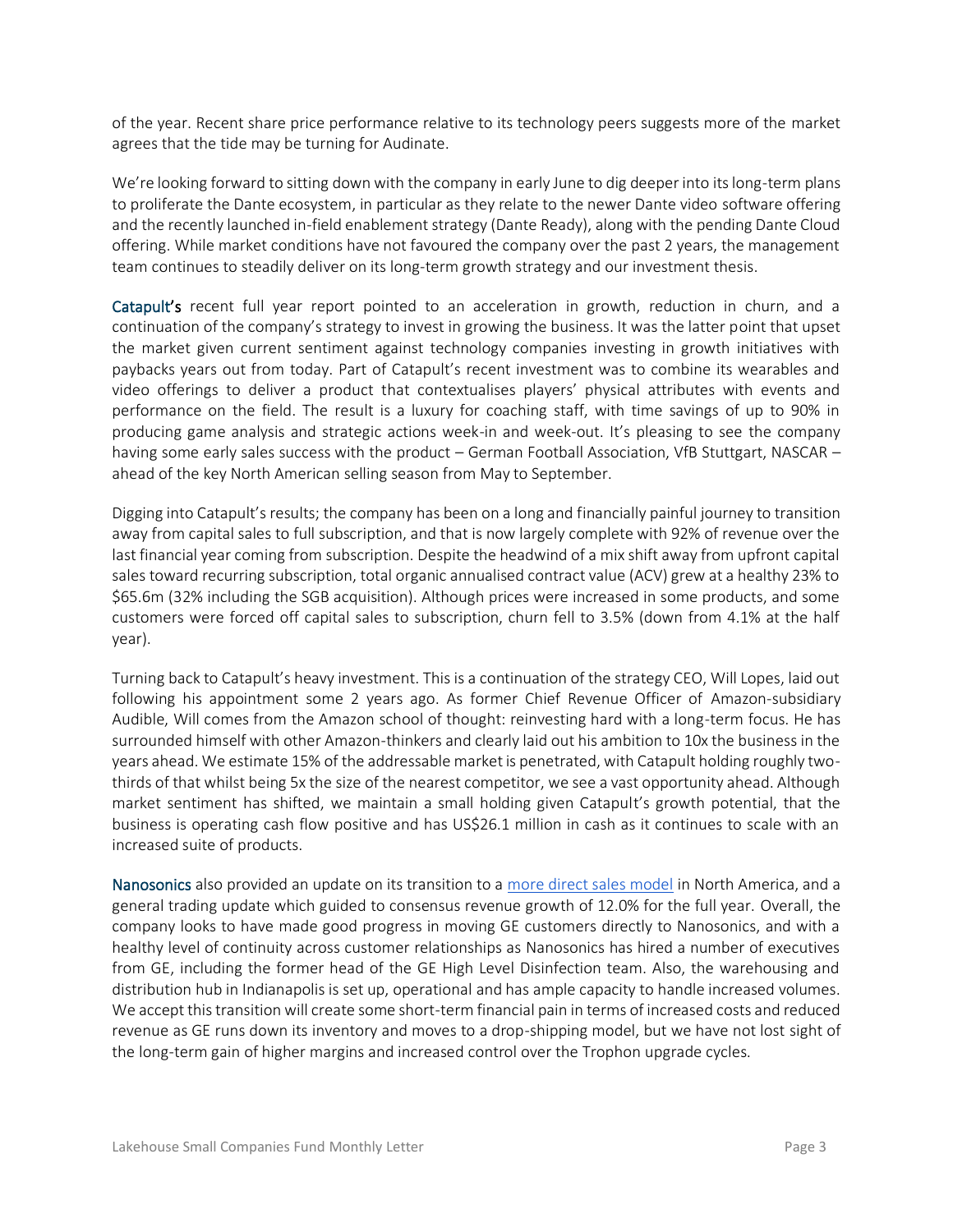Xero reported strong full year results with revenue growth accelerating back to pre-COVID trends (+30% yoy in constant currency). This was driven by its core accounting business (+23% yoy) and increasing contribution from its platform business, which includes Planday and Xero Payroll, (+113% yoy, +43% yoy organic) which now makes up 11% of total revenue. Overall subscriber metrics remain sound with total subscriptions up 19% to 3.27m; however, on a regional basis the UK was slightly disappointing due to industry-wide softness. Nevertheless, the company stated that performance picked up in Q4 and the longterm fundamentals of the UK market remain solid.

Zooming out, UK cloud accounting penetration is still very low compared to Australia and New Zealand. With a leading product and over 1,000 app integrations, we believe Xero will continue to gain share in this market. Additionally, its stickiness and pricing power can be highlighted by its stable churn rates, despite raising prices throughout the year across its premium plans in all of its markets (the price increase accounted for most of the 7% uplift in Average Revenue Per User) lifting up customer lifetime value. And with customer acquisition costs rising at a much lower rate, Xero's unit economics remain very attractive.

The disconnect in the performance of the share price and Xero's business arises from current market sentiment favouring companies to generate free cash flow instead of investing in future growth. Xero's management team have stated their clear preference is reinvesting cash generated into growing its global small business platform to drive long-term shareholder value – a strategy we strongly support given the company's typical 6x payback on that investment. In essence, this increases the company's future value and durability of the business, which meets our long-term goals but not the shorter-term desires of many investors in the current market. Xero has shown in the last couple years that it can generate free cash flow and while the opportunity remains large and underlying economics are attractive, we as shareholders can remain patient and continue to favour management teams who – much like us – talk, think and act longterm.

Pinnacle provided a trading update during the month for the period to 31 March 2022: the three-quarter mark for the 2022 financial year. Despite choppy equity markets, Pinnacle's aggregate funds under management (FUM) have grown a modest 2.2% since June 2021, and have only fallen -2.4% since the half year results on 31 December 2022. The business has been bolstered by diversification across asset classes in recent years. In particular, the fixed interest asset class – notably, Credit Metrics and Coolabah Capital – have been performing well. The combination of investors' flight to safety and rising base interest rates (due to their floating rate exposure) is driving significant operational leverage in these businesses.

We are encouraged by continuing positive net inflows into Pinnacle's affiliates, despite the drag of lower equity markets, and the recycling of institutional FUM into higher margin strategies '*with the result that the contained annual revenue impact of net institutional flows to 31st March 2022 has been significantly positive*'. Based on our estimates, this institutional FUM recycling is leading to 2-3x fee uplift on that FUM. We also note that the majority of strategies are still eligible to earn performance fees, even in down markets. In summary, we continue to believe current market sentiment is weighing on the share price, underappreciating the long-term organic growth, operating leverage and earning capacity of the business.

Finally, we also received updates from two other holdings during the month, Bapcor and Nearmap. Bapcor indicated that year to date group revenue, to the end of March, was up 3% led by an 8% increase in Specialist Wholesale and held back by a 4% decline in Retail, and reiterated its guidance to deliver earnings at least at the level of last financial year. A sound result given the impact of COVID lockdowns earlier in the year. Nearmap narrowed its full year ACV guidance to \$155 million to \$160 million, which is at the upper